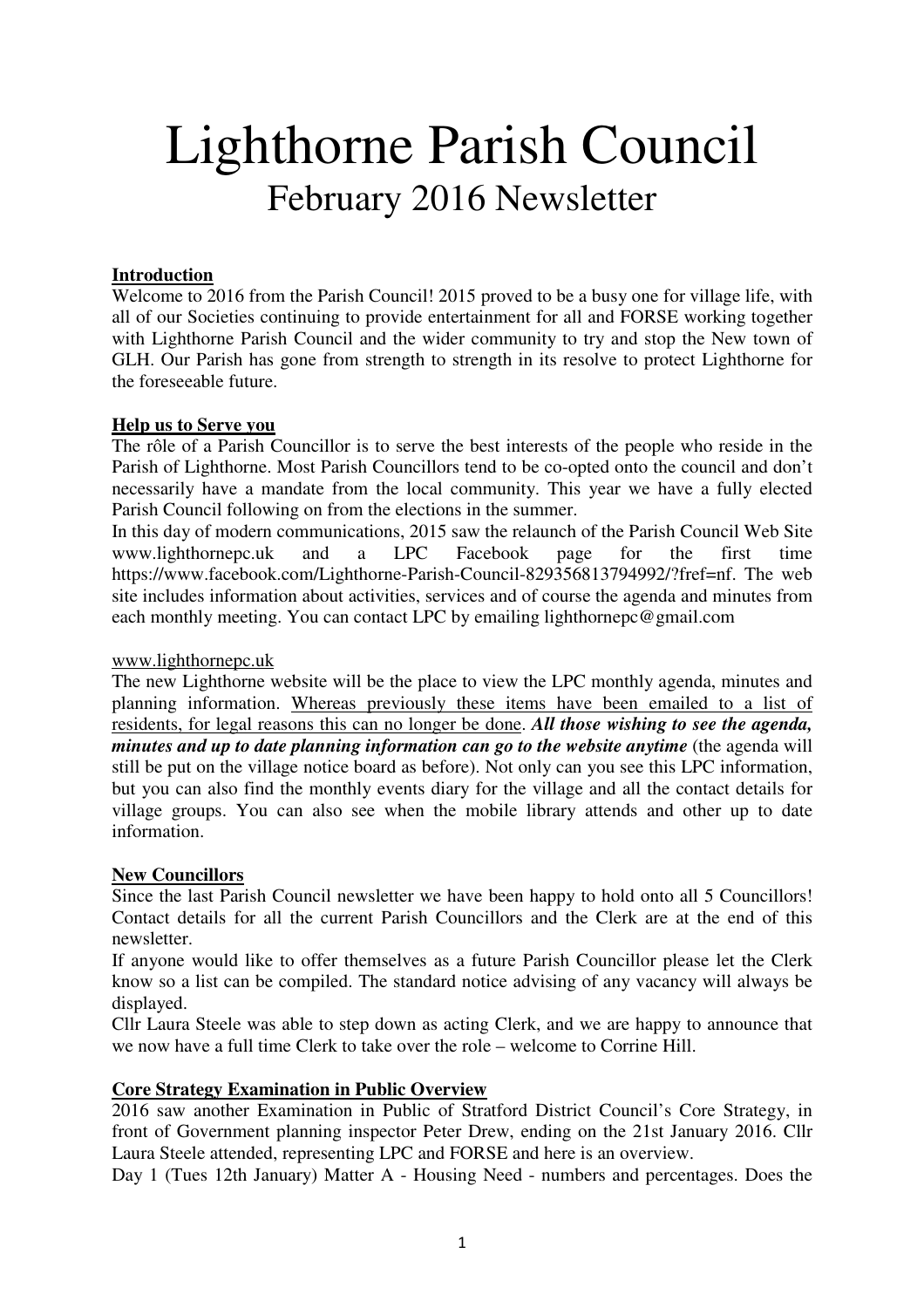Plan appropriately identify housing needs and does it seek to meet them in accordance with housing policy? Developers argued that SDC had got their figures wrong again. SDC could not even provide the specific detail to allow others, including the Inspector, to check what they claimed were robust figures and conclusions. SDC were also accused of not testing all available scenarios and alternatives. SDC asserted that a significant number of jobs indicated in the plan would be low paid, part time and lower skilled sector. LPC and FORSE emphasised that we needed to dispel the myth that there was any link between JLR and GLH when it came to jobs - that JLR needs to be dealt with in isolation. Dave Nash (SDC) tried to say that there would be jobs created at GLH in the retails units etc. Not enough for 1,000 'affordable' houses at GLH was our response! Dave Nash then said that the affordable housing at GLH was for the district not just GLH - we pointed out that there wasn't even a promised bus route to Stratford where the jobs were - leading to a car dependent isolated town. Other developers agreed with us - and CPRE said that everything LPC and FORSE said was correct! The criticism of SDC continued with developers stating they had no evidence base for assertions, and that they needed to disclose these before anyone could verify them.

Day 2 (Wednesday 13th January) Matter B - Adequacy of Sustainability Appraisal(SA) and significance and timing of the Supplementary Planning Document (SPD) and the Planning Performance Agreement in relation to the assessment of GLH in the Sustainability Appraisal. Warwickshire Wildlife Trust made the point that SDC had approached biodiversity from a starting point of mitigation rather than following planning policy - avoidance should be the first priority. SDC had used an incorrect methodology and had used a policy incorrectly and as such their Sustainability Appraisal (SA) was incorrect. Mr Drew turned to LPC and FORSE and our submission – we said that to produce a planning performance agreement and a draft masterplan before the Core Strategy had been decided upon did not follow due process, it merely demonstrated SDC's commitment to GLH regardless of whether it was a sound choice and this evidenced why the choice of GLH was not justified. Other developers agreed and said that the SPD should have been in place before the SA was done – the SPD should guide the SA and should then guide any planning application – the foundation for the SA was not there and therefore had been prepared on a false basis. Errors concerning the SA for GLH were pointed out by LPC and FORSE – they were all serious and the cumulative effect of so many errors meant that there was error of judgement which rendered the whole report unsound and it could only be rectified by being done again. SDC said they could simply amend their SA. LPC and FORSE disagreed - it was far more serious than that – and also didn't agree with their simplistic suggestions of amendments. QCs representing other developers supported LPC and FORSE saying that we had raised an important issue of principle and that there comes a time when the cumulative number of points has a consequence. All developers round the table then went on to attack the SA. There was a need to repeat the SA at a high level – primarily as a consequence of huge changes in housing numbers which fundamentally changes the effects of distribution. The choices of 2 major new settlements created a greater risk in achievability. They argued that there should be better use of locations nearer to Stratford on Avon and the main rural centres. The day concluded with concerns about the deliverability of the new settlements.

Day 5 (Wednesday 20th January) Matter D - Housing Supply and Housing Trajectory including an update on GLH and feedback on the AML allocation.

LPC and FORSE, with representatives from Chesterton, Gaydon, Lighthorne Heath, and the owners of Chesterton Wood, well supported by District Councillor Chris Kettle, all voiced very real concerns about the GLH development. The site of the proposed development by Aston Martin (AML) was questioned by LPC and FORSE. Concerns about the impact on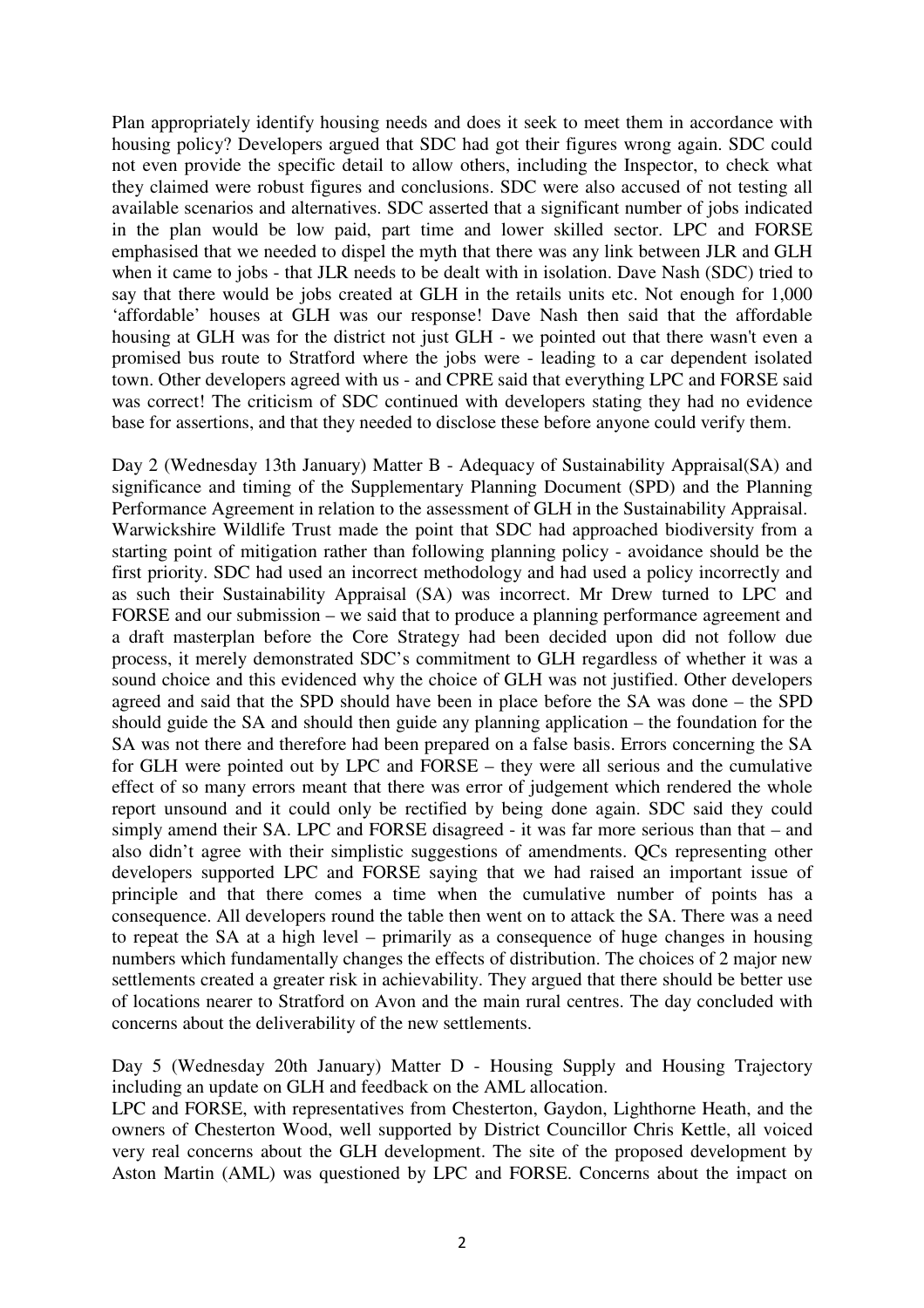wildlife at the quarry and biodiversity were supported by Warwickshire Wildlife Trust. Little work had been done to assess the site and its effect on Lighthorne – a conservation village and Lighthorne Heath. LPC and FORSE emphasised there was already a strong precedent against any development, set out in the 1995 Inspector's report, which commented that 'it would be detrimental to the countryside location by closing the gap between the two villages'. LPC and FORSE suggested that if AML needed to expand there was land available adjacent to the current factory – currently used as a car park. The car park could be relocated to land north of the B4100. CEG/Bird said that they were confident that nothing else was outstanding concerning the 2000 houses development and SDC confirmed that they were now in a position to put in a report to council members. IM Properties were questioned about their outline planning application including the 'landmark structure' proposed. Chesterton informed the Inspector of the 2500 signatories to the petition objecting to the GLH development, citing the impact on the vista and its significance as a national landmark. The development was contrary to national and local planning policy. LPC and FORSE questioned the assumptions in the traffic modelling exercise by Warwickshire County Council (WCC). JLR's expansion and the impact of single occupancy cars on the B4100 had not been taken into consideration. The traffic calming measures proposed by WCC go against JLR's expressed concerns about the impact on their employees getting to work. Cllr Kettle confirmed that ward members had requested a meeting with WCC to discuss their concerns but had received no response. No investigation had been made into the impact of traffic through villages. Other developers questioned the accuracy of the GLH housing trajectory. The first phase for construction covers 2016/17 – their view was that the prospect of any houses being built during this time frame is nil. Given the amount of work needed before building can start 'this plan will fail within the first year of adoption'. There was no confidence that SDC could deliver the houses in the plan across the district. Developers cited numerous examples of problems SDC had encountered over the years– SDC had a history of over-optimism - and the ensuing delays in starting construction. SDC has no experience of handling such a large development and to even consider having two major new town developments running concurrently 'beggars belief'. SDC admitted that they had been short of staff, but that two had recently been employed and they had plans for recruiting more!

Day 6 (Thursday 21st January) Matter E - Broad Wrap up session. SDC confirmed that there had been an error in their treatment of developments submitted during the period since the five year supply had been in place, and agreed that they would now take all submissions back to committee at the next available date. The Inspector agreed deadlines for further reports and also asked for further consideration of the effect of cross boundary needs – sites adjacent to other new developments would be competing in the same market. The developers for Long Marston confirmed they had now reached agreement with the developers at Shottery concerning the relief road. The session ended with the very pertinent point from LPC and FORSE concerning the GLH development pressing ahead without the CS in place. The Inspector confirmed that he cannot force SDC to wait for the outcome of his examination. However it was clear that he was not best pleased!

What happens next?

The Inspector said that it would take some 6 weeks for his report to be published and that there would be further consultation on any revisions to the plan following those findings. He did not rule out the possibility that he may have to resume the hearings yet again! It would seem that SDC are still a long way from having a sound, deliverable plan.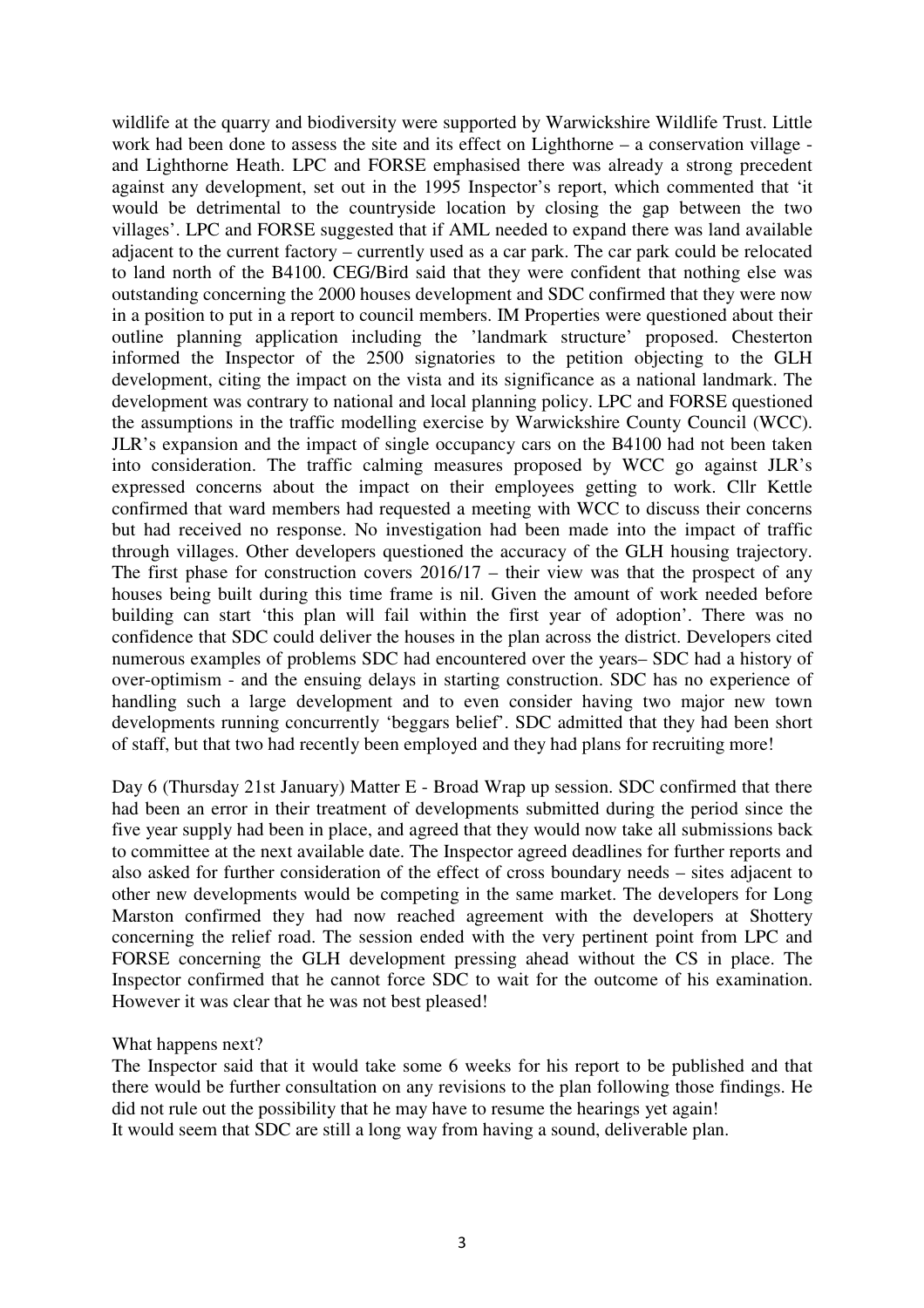#### **Junction 12 of the M40**

In spite of being assured this new junction and associated roads would be open in Spring 2016, we are now being told that it will be June 2016. We will keep you informed of any changes to this.

### **The Bank**

Most of you will now be aware of the landslide at The Bank, above Stepping Stones. WCC are making the road safe on a temporary basis to prevent any further collapse of the road or further collateral damage. It is anticipated that The Bank will be closed as a through road for a number of months as the road cannot be repaired and made safe until the retaining/underpinning work has been completed at Stepping Stones. We will keep you informed of any changes.

#### **Playground Update**

Following the results in the Parish Plan where 80% of those who responded felt the playground needed improving, the Parish Council has endorsed the plans put forward by a group of parents, 'Friends of Lighthorne Playground' (FLIP), to improve and update the playground facilities.

We are very excited to announce that Friends of Lighthorne Playground has been selected to receive a grant thanks to Tesco's Bags of Help initiative!! Please visit our local Tesco's and vote for us from Feb 27 - March 6th!! www.tesco.com/bagsofhelp Tesco has teamed up with Groundwork to launch its Bags of Help initiative in hundreds of regions across England and Wales. The scheme will see three community groups and projects in each of these regions awarded grants of £12,000, £10,000 and £8,000 – all raised from the 5p bag charge. Bags of Help offers community groups and projects in each of Tesco's 390 regions across the UK a share of revenue generated from the five pence charge levied on single-use carrier bags. The public will now vote in store from 27 February until 6 March on who should receive the £12,000, £10,000 and £8,000 awards.

#### **Lighthorne Neighbourhood Watch Scheme**

A Neighbourhood Watch scheme has been started in Lighthorne and it is registered with the Neighbourhood and Home Watch Network and with the police. The scheme is a civilian administered scheme and membership is free of charge. The village co-ordinator is Colin Such. To become a member it is necessary to register and this can only be done online via the website www.ourwatch.org.uk. Simply enter your postcode and follow the instructions. Once you are registered, the co-ordinator will notify you by email of any Lighthorne crime and anti-social behaviour reports, received from the police or from local residents. Members can also opt to receive national and regional news/reports from Ourwatch. You will also be able to report incidents to the co-ordinator, though urgent matters should be reported directly to the police. Since the scheme is an online scheme only, members are asked to pass on details of crime concerns to neighbours who do not have access to a computer. The co-ordinator has a number of brochures about advice on making your home safe and a supply of Neighbourhood Watch stickers for doors/windows and can be contacted on 01926 651411.

#### **Parking**

Parking in the village continues to be a problem. Guidelines were produced in conjunction with the police to try and provide residents with a guide to responsible parking. These were previously delivered to every household in the village. Could we politely ask that everyone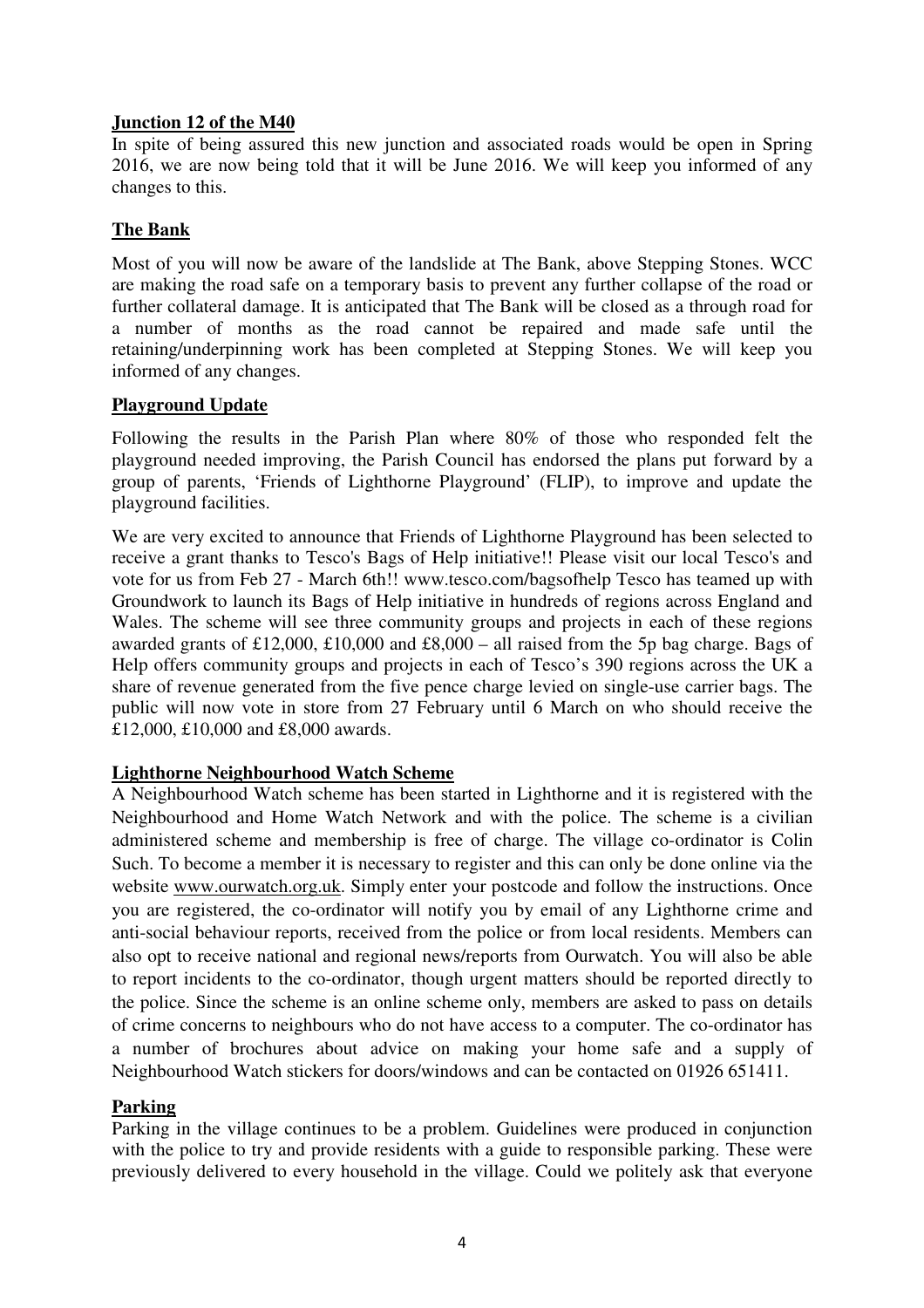tries to adhere to these guidelines? Anyone with a driveway should always try and park their vehicles and, if possible, visitors' vehicles on the driveway. With the increased number of vehicles travelling through the village it is more important than ever to try and avoid a potential accident caused by irresponsible parking. Further copies of the guidelines are available.

# **Speed of Traffic**

With the increased volume of traffic travelling through the village there is more concern over the speed at which it is travelling. The Parish Council is in regular contact with Jaguar Land Rover (JLR) to try and address the issue. If anyone spots a vehicle travelling at excessive speed and is able to get the registration number, please let the Parish Council know. In many cases the vehicles are owned by JLR and they will speak directly with the driver and give them a warning. There are ongoing discussions with JLR and AML to try and find new solutions for dealing with their workforce traffic.

A team of 9 villagers have been trained by the police to use a laser gun in order to check the speeds of motorists in Lighthorne. The Parish Council has purchased a reconditioned laser gun and Community Speedwatch warning signs and high visibility jackets havve been donated. If a motorist is caught exceeding the speed limit the car's registration number is sent to the police, who send out a warning letter to the registered owner of the vehicle. Repeat and serial offenders are dealt with on a case by case basis. So far 11 Speedwatch sessions have taken place and 6 speeding motorists have been caught. It is intended to organise further Speedwatch sessions at irregular times in the future. Further volunteers are needed, especially to man the sessions during the early morning rush hour. Please contact Colin Such on 01926 651411 if interested in being trained.

We are aware that the volume of traffic travelling through our villages at peak times is becoming an ever increasing issue. There are ongoing discussions with WCC, JLR and AML to see what can be done to improve the situation.

#### **Rural Crime Co-ordinator**

Lucy Lambert is the Rural Crime Co-ordinator for Stratford District Council. Working closely with Warwickshire Police and Neighbourhood Watch, the aim of the role is to raise awareness across Stratford District of crime prevention techniques. As part of this Lucy will highlight information from the Warwickshire Police website on how individuals can protect themselves to minimise the risk of becoming a victim of crime. Should you wish to contact Lucy please either call 01789260200 or email Lucy.Lambert@stratford-dc.gov.uk

#### **Wellesbourne Safer Neighbourhood Team (SNT)**

The Wellesbourne SNT covers an area that stretches from Wolverton in the north west to Shotteswell on the Oxfordshire border in the south east. Police Constable Catherine Morgan is the beat manager. Catherine joined Warwickshire police in 1997, working across the area with response teams and therefore has a good working knowledge of the beat area. There are also two Police Community Support Officers (PCSO) on the team. Martin Sanford has been a PCSO since 2004 and has worked in Alcester and Stratford. He has been a member of the Wellesbourne team since 2004. PCSO Lisa McGaffin is the other full member of the team, although for the next few months she has been seconded to the Stratford Town SNT to widen her experience. In the interim period, PCSO Sarah Bailey, from the Stratford Town SNT, will work with the Wellesbourne SNT.

The SNT are keen to get to know and work alongside local communities and regularly attend local fetes, community forums and hold property marking events.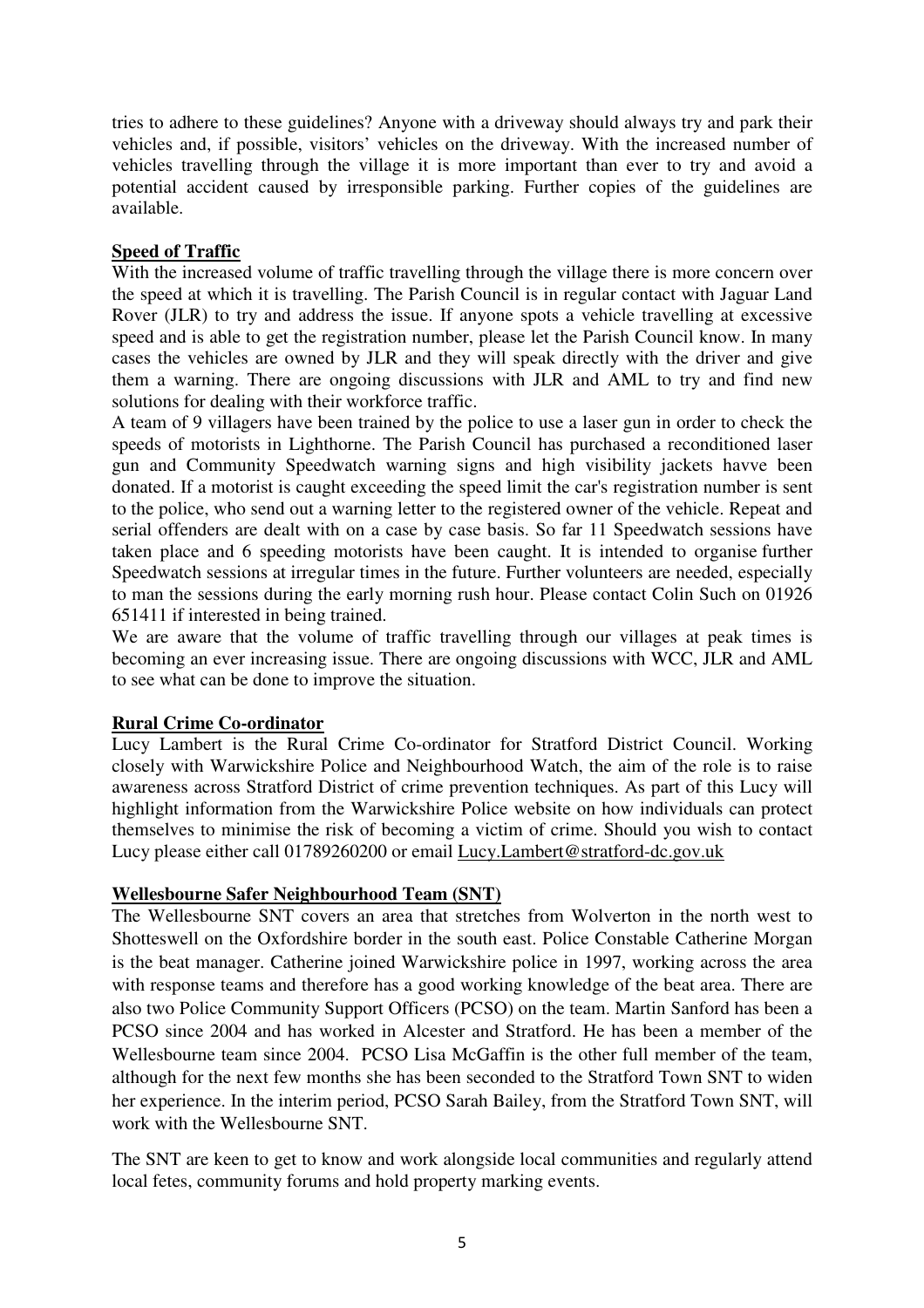The team is also supported by a local volunteer, Barry Saunders, who compiles the regular SNT report of local incidents which is emailed to Neighbourhood Watch Co-ordinators and other subscribers, as well as keeping the SNT website up to date.

#### **Reporting Suspicious Incidents or Circumstances**

The team would like to express their appreciation for reports of suspicious activities in the neighbourhood. If you wish to report anything, such as rogue traders, please telephone **101** to ensure that the incident is logged. The SNT telephone or email box is not monitored 24/7.

If you have any general concerns, questions or suggestions for the Wellesbourne Safer Neighbourhood Team please contact us:

email: wellesbourne.snt@warwickshire.pnn.police.uk

Telephone: 101

In an emergency call 999

For non-emergency calls, including reporting non urgent crime, telephone 101

The SNT website provides up to date information on the team's activities and reports of local crime incidents and suspicious circumstances

www.warwickshire.police.uk/wells

## **HRH The Queen's 90th Birthday Celebrations!**

On the  $21<sup>st</sup>$  April The Queen celebrates her  $90<sup>th</sup>$  Birthday, and in celebration beacons are being lit across the country – we can apply to take part in the official beacon lighting across the country or simply organize a beacon of our own to celebrate. Should anyone be able to offer a location and assistance on the night, then please contact us.

LPC have registered to *Clean for the Queen*! On Sunday  $6<sup>th</sup>$  March, we will be asking as many of you as possible to join us at 11am at The Broadwell ready to make our village even tidier and more beautiful! More information to follow.

*Street Party Sunday 12<sup>th</sup> June!* If there is sufficient interest from the Village we would like to arrange a Street Party on the afternoon of Sunday  $12<sup>th</sup>$  June to celebrate the Queen's Official Birthday! We would be looking for volunteers to join an organising committee to ensure that the event lives up to previous high standards! Please let us know if you would like to be involved.

#### **Oil/LPG Syndicate**

Sarah Brooke-Taylor from Warwickshire Rural Community Council (WRCC) came along to a Parish Council Meeting back in 2014 and made a presentation on the benefits of the Syndicate and how it works. The system is very straightforward and there is no minimum number of people that can join. Oil and LPG is purchased for many villages at the same time so real benefit can be had for even low users. The cost is only £20 a year to join and this is earned back quickly on the savings you will make. Members paid just 52.95 pence per litre for oil in January. Oil is delivered every month and the minimum order is 500 litres. LPG is available too, both in cylinders and in bulk, and also at a good saving. This scheme is still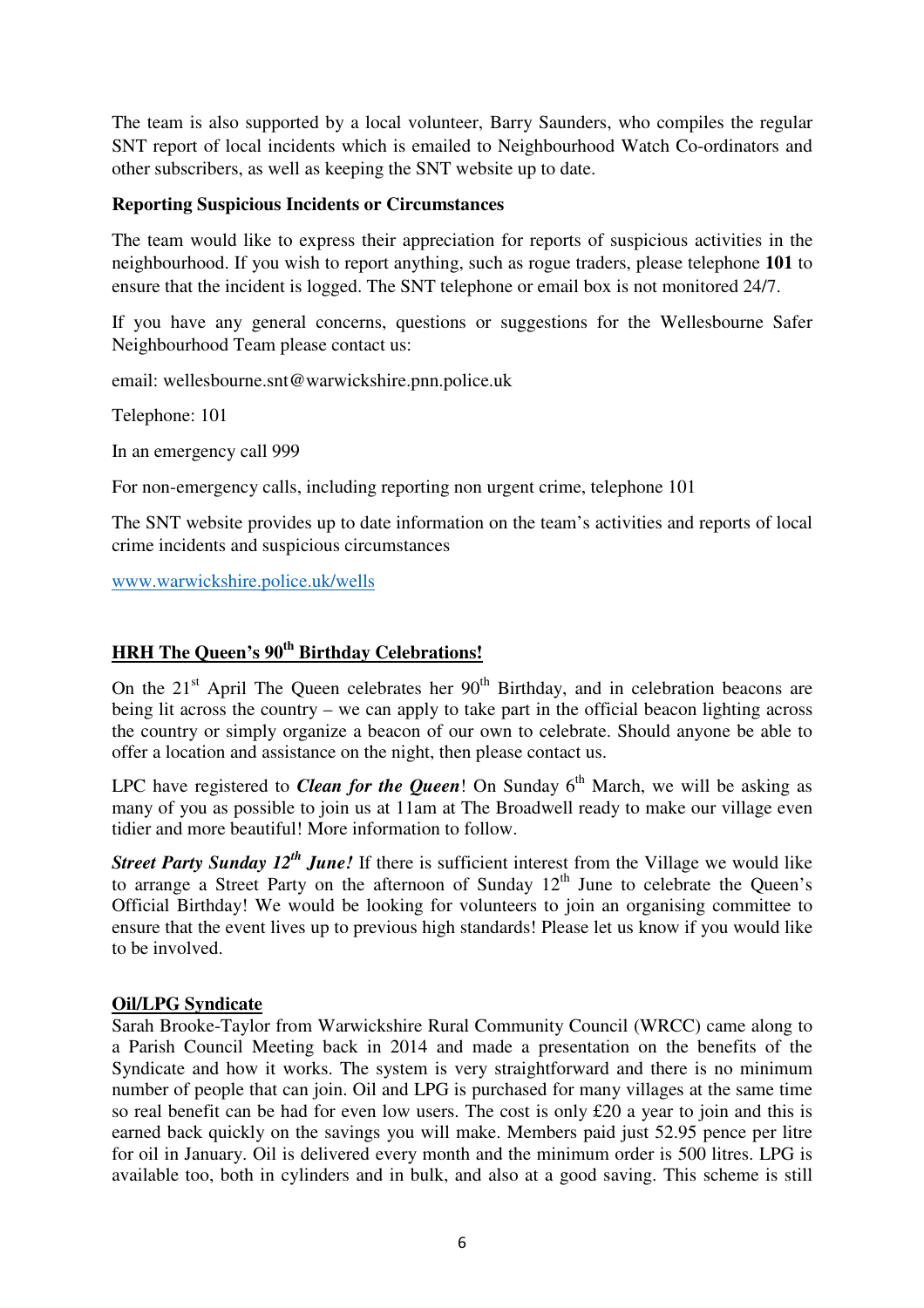available.

For further details please contact Sarah on 01789 472611, email oil@wrccrural.org.uk or visit www.ruralwarwickshire.org.uk/oil.

#### **Free Home Composting Workshops in Warwickshire**

Warwickshire County Council are running free home composting workshops to encourage residents to reduce the amount of organic waste disposed of in their residual bin. A recent waste survey of bins in Warwickshire showed that 70% of the grey wheeled bin was organic waste that could either be composted at home or disposed of in the green wheeled bin. This organic waste is harmful to the environment when disposed of at landfill and costs the tax payer millions of pounds each year in disposal costs.

To help residents reduce their waste WCC are running free home composting workshops open to those who are new to composting and those we are already composting but might need a bit of help. Anyone attending the workshop will be given a voucher to buy a compost bin for £5 (normally £10) from a local Recycling Centres (except Judkins).

To book a place please go to www.warwickshire.gov.uk/composting.

North Warwickshire

Lower House Farm Recycling Centre, Lower House Lane, Baddesley Ensor, Nr Atherstone CV9 2QA

Saturday 16th April - 10.30am - 11.15am Saturday 21 May - 10.30am - 11.15am Nuneaton 2nd Chance, Weddington Terrace, Nuneaton, CV10 0AG Monday 9th May - 6.00pm - 6.45pm Nuneaton Town Hall, Coton Road, Nuneaton, CV11 5AA Wednesday 20th April, 11.30am - 2.30pm (drop in session) Warwick Warwick Methodist Church, Barrack Street, Warwick, CV34 4TH Monday 4th April - 6.00pm - 6.45pm

Monday 23rd May - 6.00pm - 6.45pm Stratford-upon-Avon Stratford Methodist Church, Old Town, Stratford-upon-Avon CV37 6BG Wednesday 13th April - 6.00pm - 6.45pm Wednesday 25th May - 6.00pm - 6.45pm

**Flooding and Sandbags!** Luckily so far this winter flooding hasn't been an issue – should anyone require any sandbags please contact the Clerk - stock is located at the Cricket Pavilion.

#### **Dogs**

Walking a dog is the main opportunity for many people to enjoy being outdoors and to add to their health and well-being. On the other hand, many people, including many farmers and land managers, have concerns about dogs when they are not under proper control as this can cause serious problems, including worrying of and injury to livestock, disturbance of wildlife and alarming other people. Farmers also have concerns about dogs spreading diseases, particularly if dogs have not been regularly wormed.

Dog fæces can carry diseases that affect humans, as well as farm animals and wildlife. The highest risks are in fields of cattle, sheep and other animals, in fields where fruit and vegetables are growing, and in public open places where people can come into direct contact with dog faeces, such as sports pitches, playing fields, play areas, the roadside, along paths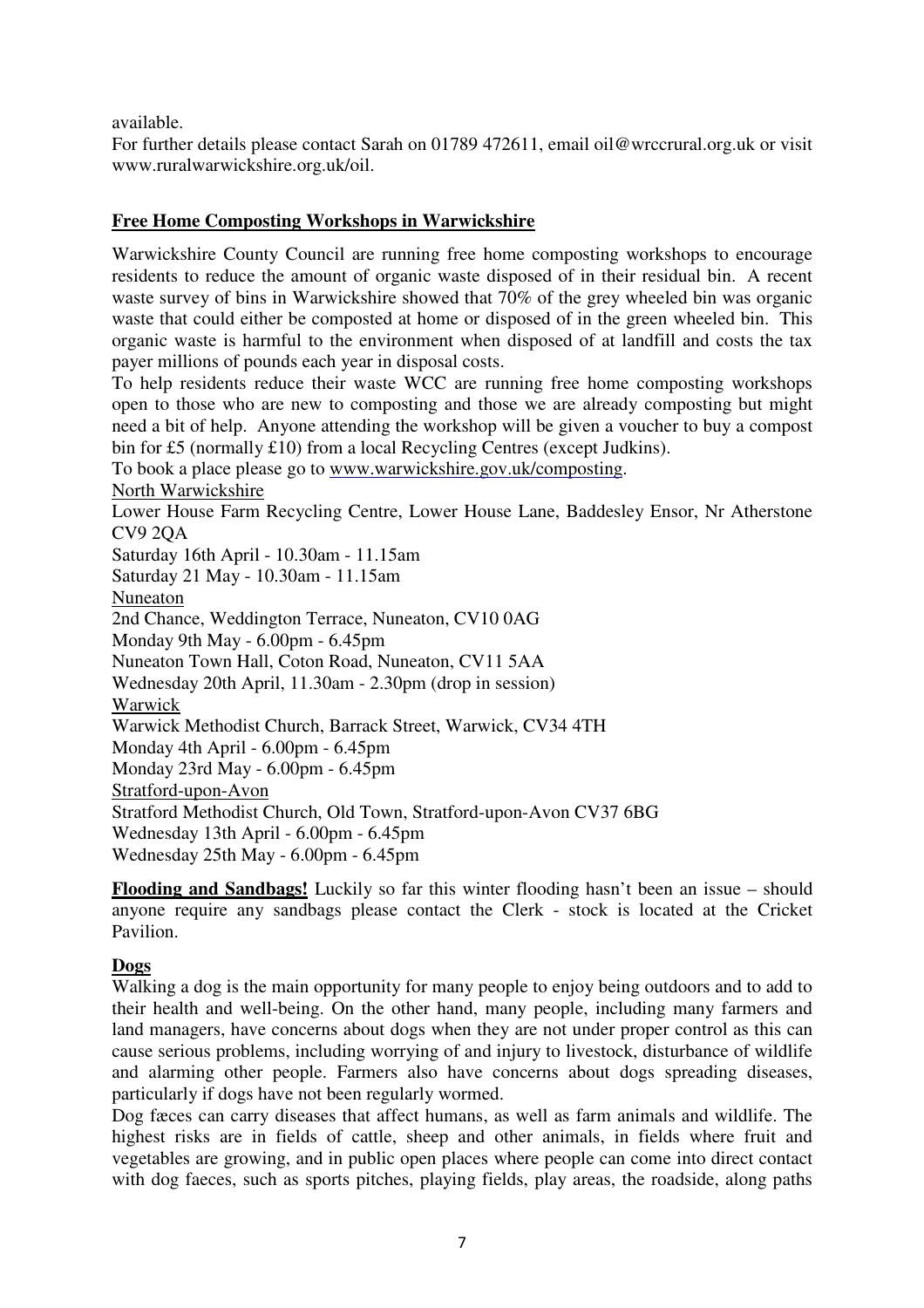and tracks, and along riverbanks and lake shores.

If your dog defecates in these sorts of places, pick up and remove the fæces and take them away with you. Not doing so in any public open place is an offence, so take a poop-scoop with you every time you walk your dog. Also, do not allow your dog to stray away from your home as it may well then defecate in a public open space when not under your control.

The Parish Council has provided several bins specifically for dog mess but, if there is no bin where you are, take it home and dispose of it with the household rubbish.

Never allow your dog to stray from a public right of way and always keep it on a short lead (less than two metres) or under close control (responsive to your commands and kept close at heel) near animals.

Lisa Parks, the new dog warden for the area will come out and patrol upon request, please also note that there have been fines imposed by the new dog warden for fouling etc.

#### **New Contract Brings Superfast Broadband to Additional Communities**

The first cabinets to be upgraded under Contract 2, Part 1 of the CSW Broadband project have been announced. Thousands more Warwickshire homes and businesses are to benefit from the multi- million pound extension of superfast fibre broadband when engineering work starts, giving another 14,600 homes and businesses access to fibre broadband. Engineers from Openreach – BT's local network business – will begin installing the new network in January. The first premises will be able to access fibre broadband from Summer 2016, reaching 3,600 additional homes and businesses by the end of 2016, and the majority of the remainder by the end of 2018. It's around 18 months since CSW Broadband started connecting the first premises in Warwickshire, Solihull and Coventry to faster fibre broadband. Since then, Openreach engineers have installed more than 220 new road-side cabinets, making fibre available to more than 43,000 homes and businesses. The team have been working hard to bring more detailed mapping, and the latest version takes things to a different level – literally! New features include:

- Postcode and line-checker searches
- Zooming directly to your property
- Street-level details with road names
- Area-level information showing where you are in the build pipeline
- Property-level connectivity information

**PLEASE NOTE: The property-level connectivity is still in its infancy. There are over 500,000 properties in the CSW Broadband database and the team need you to check your property and to report back if there are any inaccuracies. This will help CSW Broadband to improve the data still further for future iterations of the map.** 

#### **Additional £9.5m being modelled by BT**

In preparation for the next stages of the broadband rollout the CSW Broadband project has asked BT to carry out further modelling, based on a spend of £9.5m. This will bring coverage to some of the areas that will not achieve superfast speeds in either Contract 1 or Contract 2, Part 1.

As with previous modelling, it will be some time before the data is received, processed and is ready for publication.

The CSW Broadband project team will continue to keep residents and businesses informed through future newsletters, social media and on the project website. If you have registered for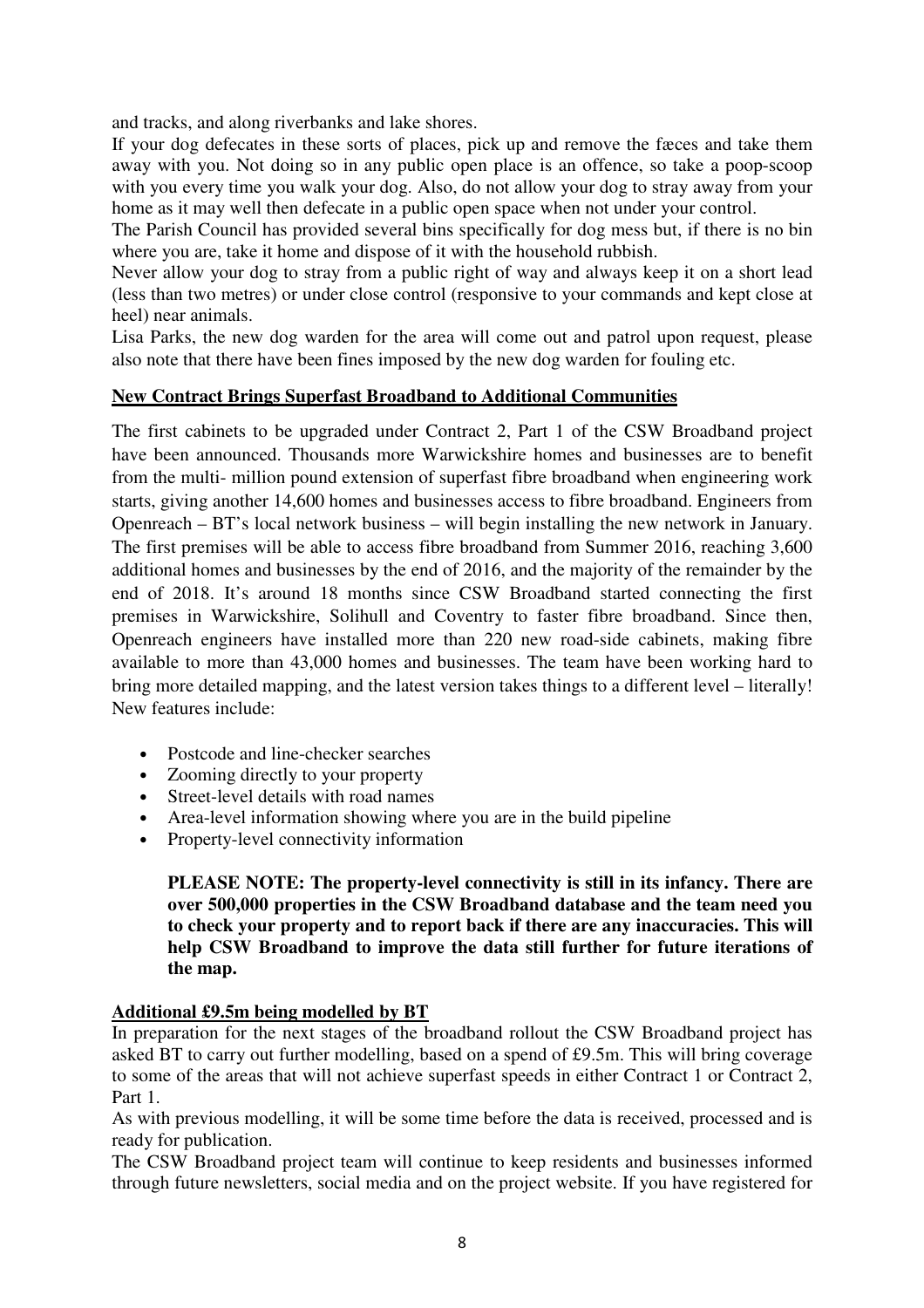further updates (as opposed to simply signing up for the newsletter) then the team will have your full contact details in their system and can email you when they know what is happening in your area. If you have not yet registered your full details, you can do so by visiting: **www.cswbroadband.org.uk/get-involved/register-for-more-information**

A reminder that the team are also still looking for additional local broadband champions to help spread the news once upgrades are due to take place in an area. To find out more or to register as a Champion go to **www.cswbroadband.org.uk/get-involved/become-acommunity-champion**

#### **The Pavilion Café**

The old 'sports club' in Lighthorne is currently under renovations, to become 'Lighthorne Pavilion Café'. The building has been disused for many years and is in serious need of some tlc. Other than the grounds being maintained and played on by Khalsa cricket team, it seemed a shame for what could be a lovey building to go to waste. Ben Thornton and Richard Brookes aim to enhance the appearance of the exterior and transform the inside to a comfortable, warm, nice place to be, with lovely home cooked affordable food and obviously coffee. The café will also include a local shop, with basic provisions, arts and crafts, cakes, and an outdoor plant sale. They aim to open their doors in April!

#### **Reminders**

Your parish council would like to remind everyone of the following:

#### **Footpaths and Bridleways:**

Many of the rights of way within the parish are maintained by parish volunteers with the agreement of the land managers. However, we rely on the public to report any that need attention. If you'd like to volunteer to help, or to report a problem with a right of way, please get in touch.

#### **Tree & Building Control:**

Much of the village of Lighthorne is within a designated Conservation Area. Within that boundary planning rules are tighter than elsewhere and all trees are subject to protection. No tree may be pruned or cut down without appropriate notification.

Check with Stratford-upon-Avon District Council as soon as you start to consider any building or tree work. If you are not sure about the conservation area boundary, the Clerk can provide a map.

#### **Sports Ground Gate**:

The gate to the car park needs to be kept locked, otherwise we could be powerless to evict any squatters who might choose to take up residence.

There have been several such incidents in the area in the past. However, the lock has a combination and not a key, and the Clerk, or any regular user of the facility, would be happy to give the combination to anyone who lives in the parish or has a genuine need to gain access.